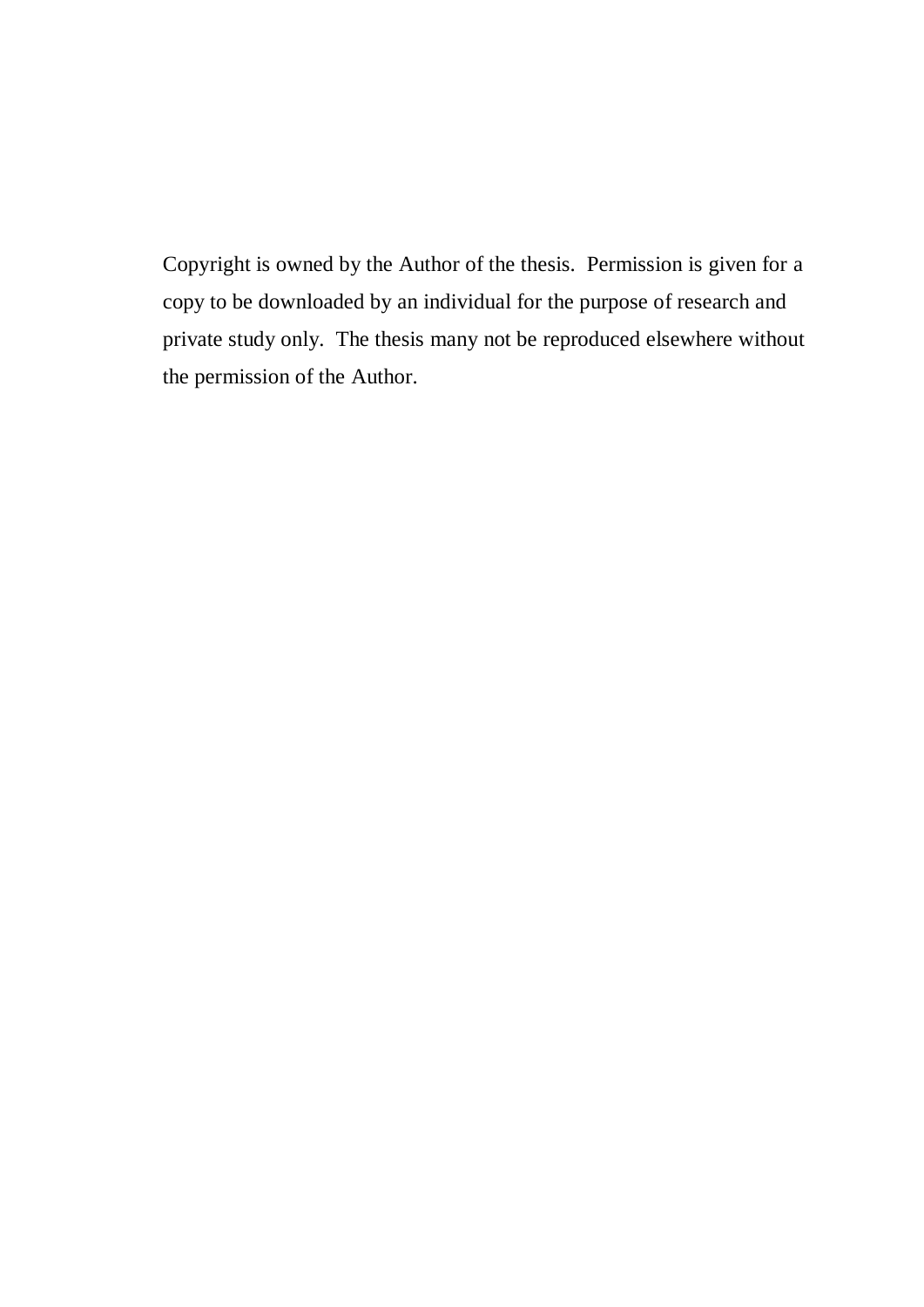# **The Design-Resource-Opportunity Connection**

 **of**

# **Entrepreneurship**

 A thesis presented in partial fulfilment of the requirements for the degree of

> Doctor of Philosophy in Management

Massey University, Albany, New Zealand

Karen Eula Baeyertz

2010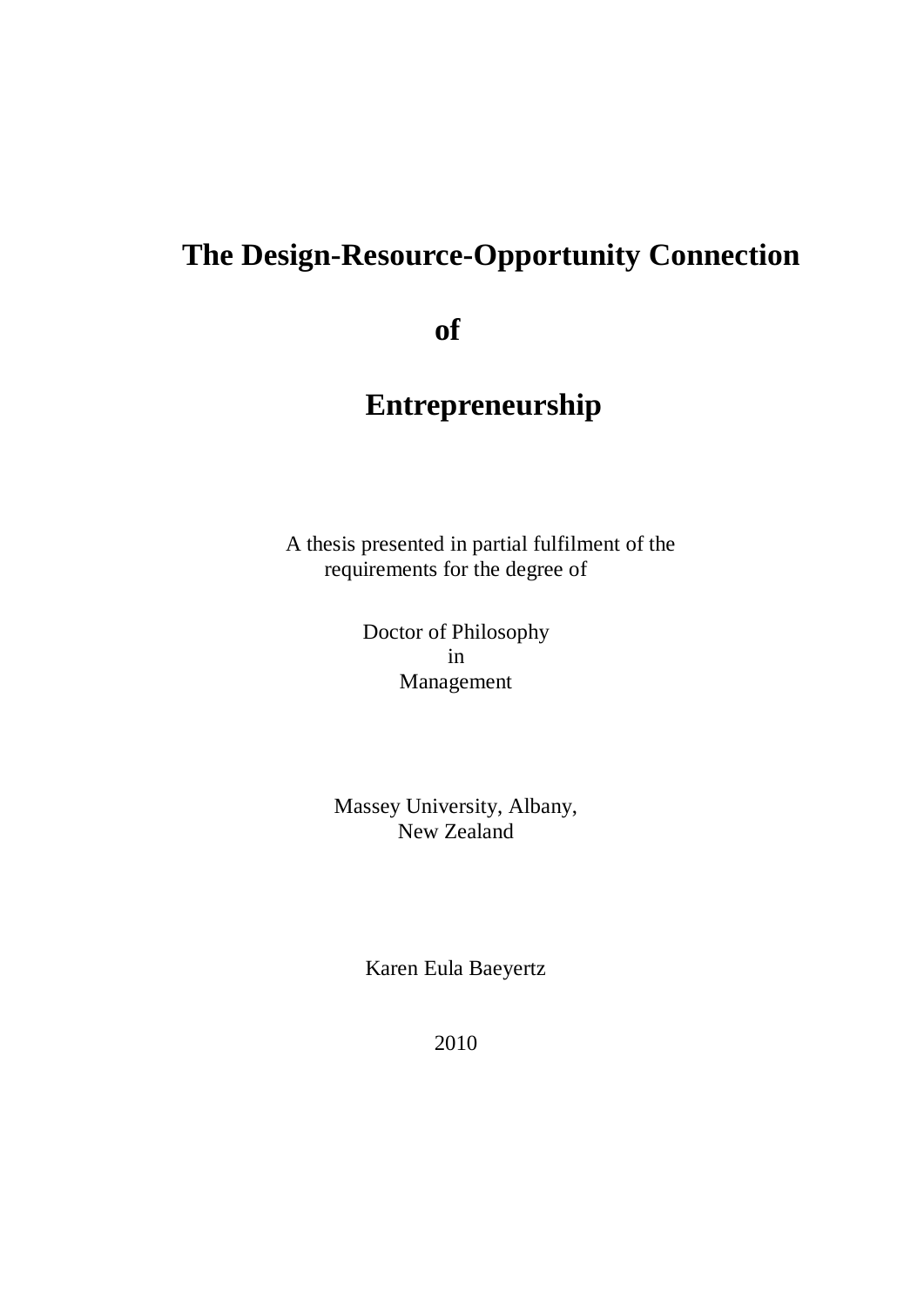#### **Abstract**

<span id="page-2-0"></span>This study explored the relatively uncharted territory of entrepreneurship as a design process. It distilled the central components underlying this design process in terms of resource and opportunity connections. Adoption of an entrepreneurial capital framework was invaluable for gaining insight into the complex process of resource use and acquisition. An interpretive phenomenological approach was used to research the entrepreneur"s actual lived experience of opportunity development and new venture creation. Findings were gleaned from fourteen entrepreneurs in the knowledge intensive technology sector in New Zealand. In-depth interviews enabled the participants to tell their stories of how they enacted opportunity.

Two metaphors were explored with each of the interviewees. The first metaphor was introduced in order to comprehend how opportunity was perceived: Was it perceived as a mountain waiting to be climbed – opportunity discovery? Or was it perceived as a mountain that needed to be built - a creation view of opportunity? In order to understand resource interactions and relationships, the second metaphor explored a concept dear to the New Zealand psyche; that of No. 8 wire ingenuity in adapting to circumstance. Resource use and development was also investigated within the construct of bricolage.

A key finding was that the design process of entrepreneurship involved the exercise of resources - those at hand in the inner resource domain of initial entrepreneurial capital and also augmented entrepreneurial capital accessed in the external resource domain. The centrality of human capital in the form of prior knowledge and industry experience that is embedded in the entrepreneur was highlighted. Learning by doing and knowledge development with customers, via a process of co-construction was significant. Entrepreneurs employed a number of strategies to overcome the liabilities of size and newness and importantly the generation of symbolic capital enabled establishment of legitimacy in the eyes of their stakeholders. Social and financial bricolage was practised by some entrepreneurs to "make do" with their existing resources.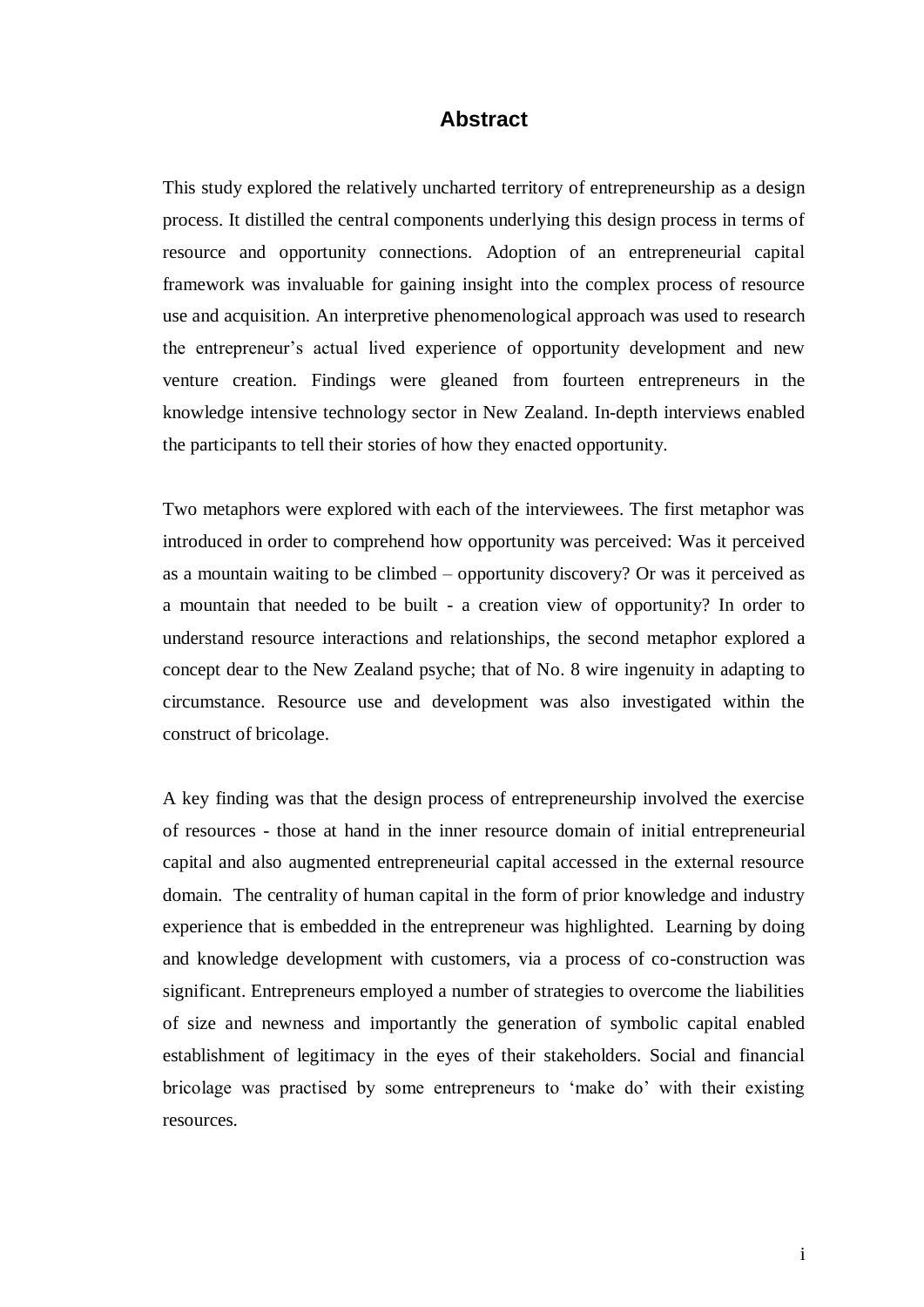## **Acknowledgements**

<span id="page-3-0"></span>There are a number of acknowledgements due. Without the stories that provide the backbone, there would be no thesis. As such I am indebted to fourteen entrepreneurs who gave, not only of their time, but also of themselves in order to recount individual perspectives of their venture experiences. The insights gleaned form the basis of my study and I am truly grateful for their contribution.

However it is my supervisor, Professor Anne de Bruin to whom I must express my utmost appreciation. Little did she know what she was letting herself in for when I walked into her office! I have considered her my wellspring of academic knowledge and advice. Her sagacity, unfailing support, unstinting generosity with time and appropriate 'kicks up the butt,' underpin her professional ethos and personal values. Anne: My deepest and most sincere thanks.

To my family I must also express appreciation for their tolerance, encouragement and love. The support of my two wonderful sons as I have navigated some difficult terrain over the final stages of my journey has been absolute. Vi et animo.

To my late father John Desmond Baeyertz, FRCOG, FNZCOG, MB, CHB (Otago), this is for you.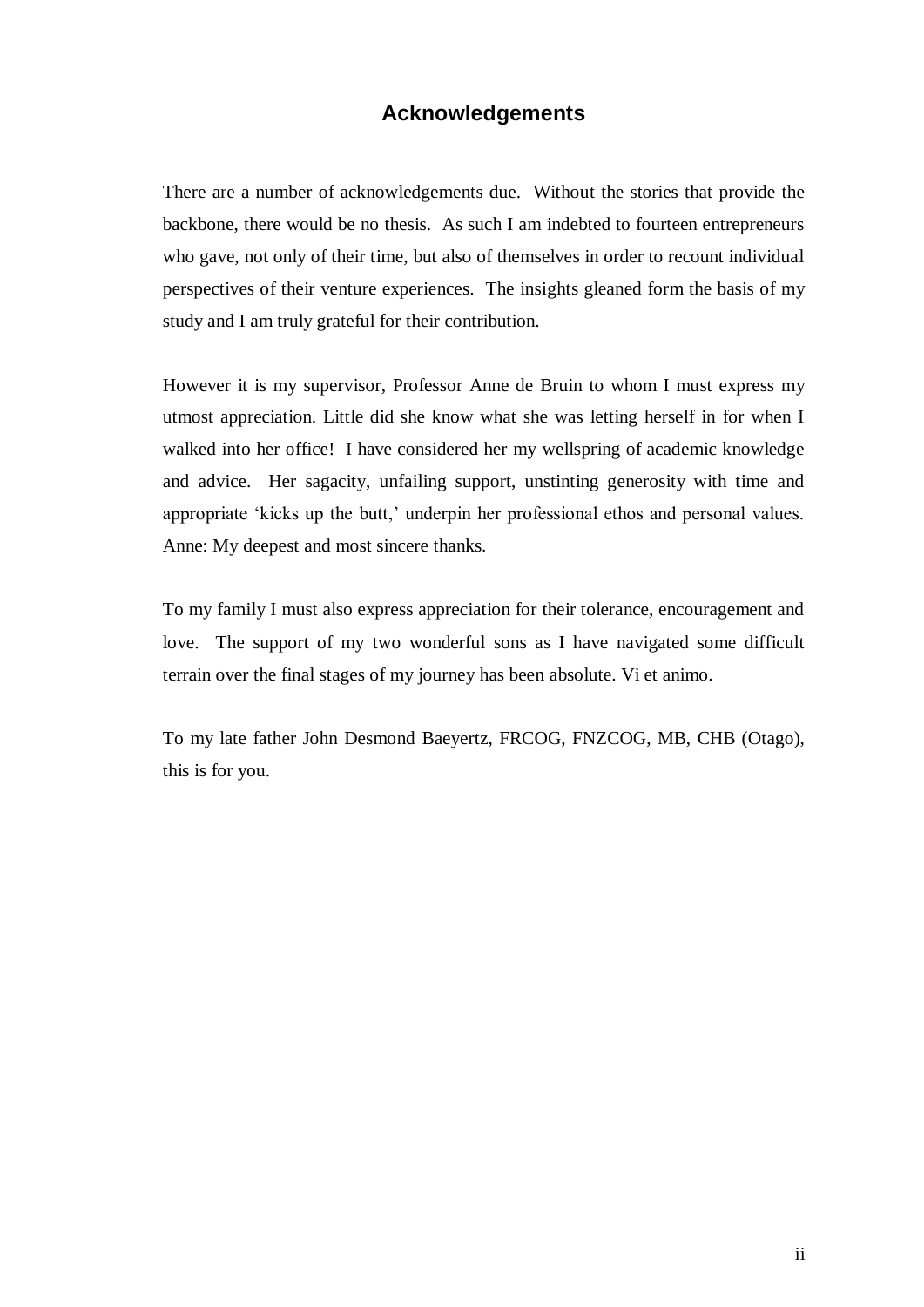# <span id="page-4-0"></span>**Table of Contents**

## **Chapter 1 Introduction**

## **Chapter 2 Streams in the Literature**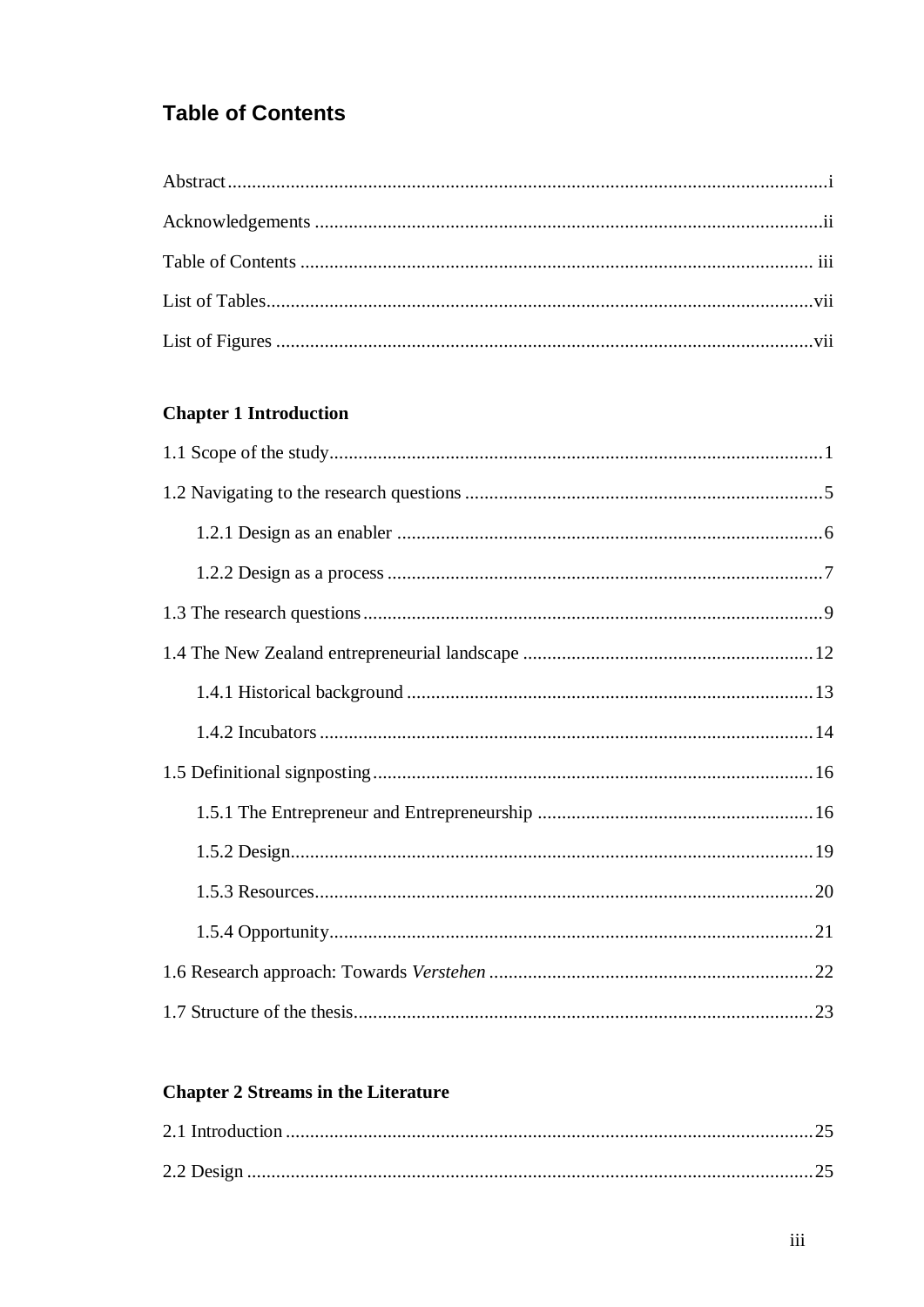## **Chapter 3 Methodological Pathway and Research Approach**

# **Chapter 4 The Opportunity and Resource Stories**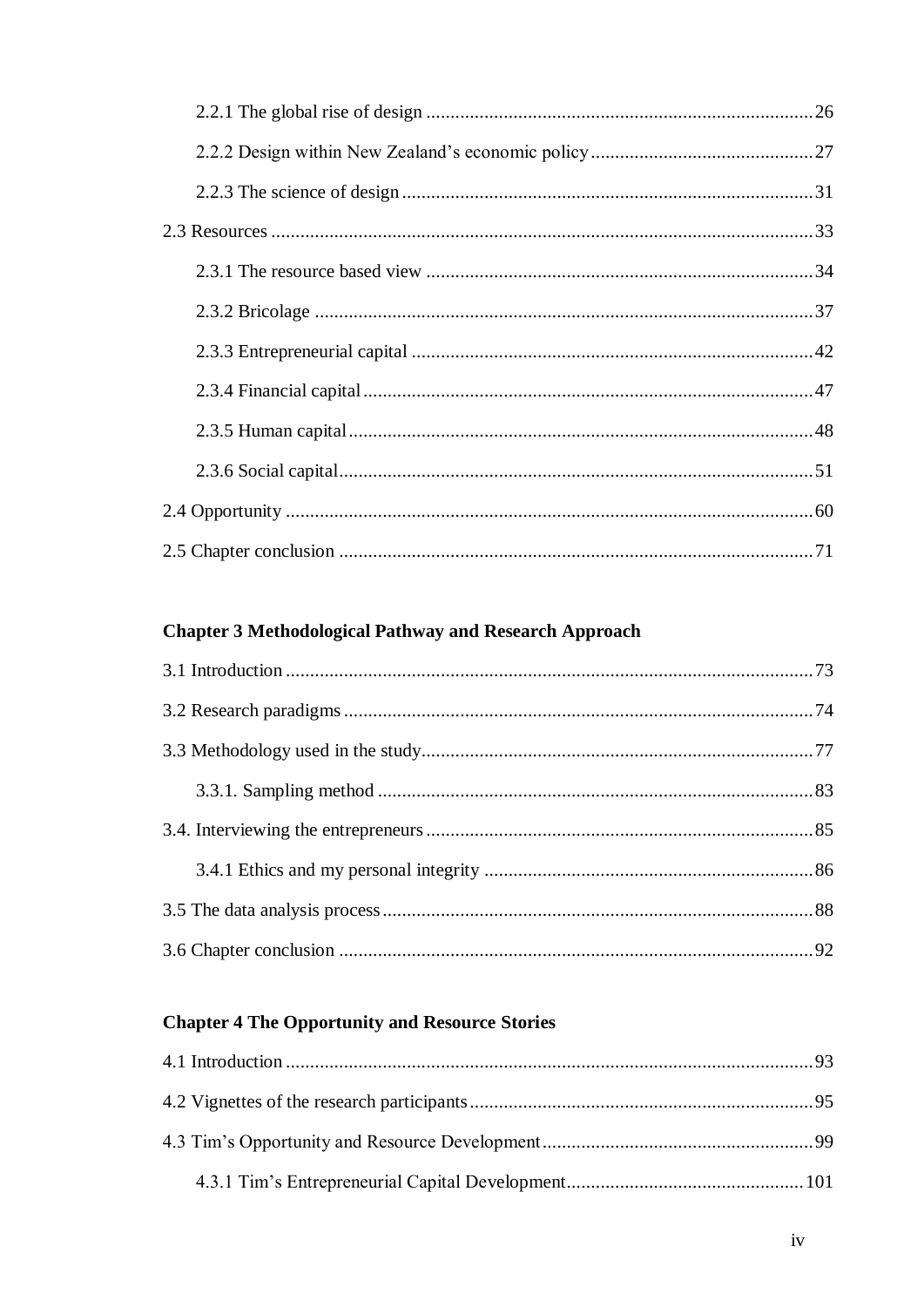# **Chapter 5 Capturing the Meaning: Interpreting the Experiences**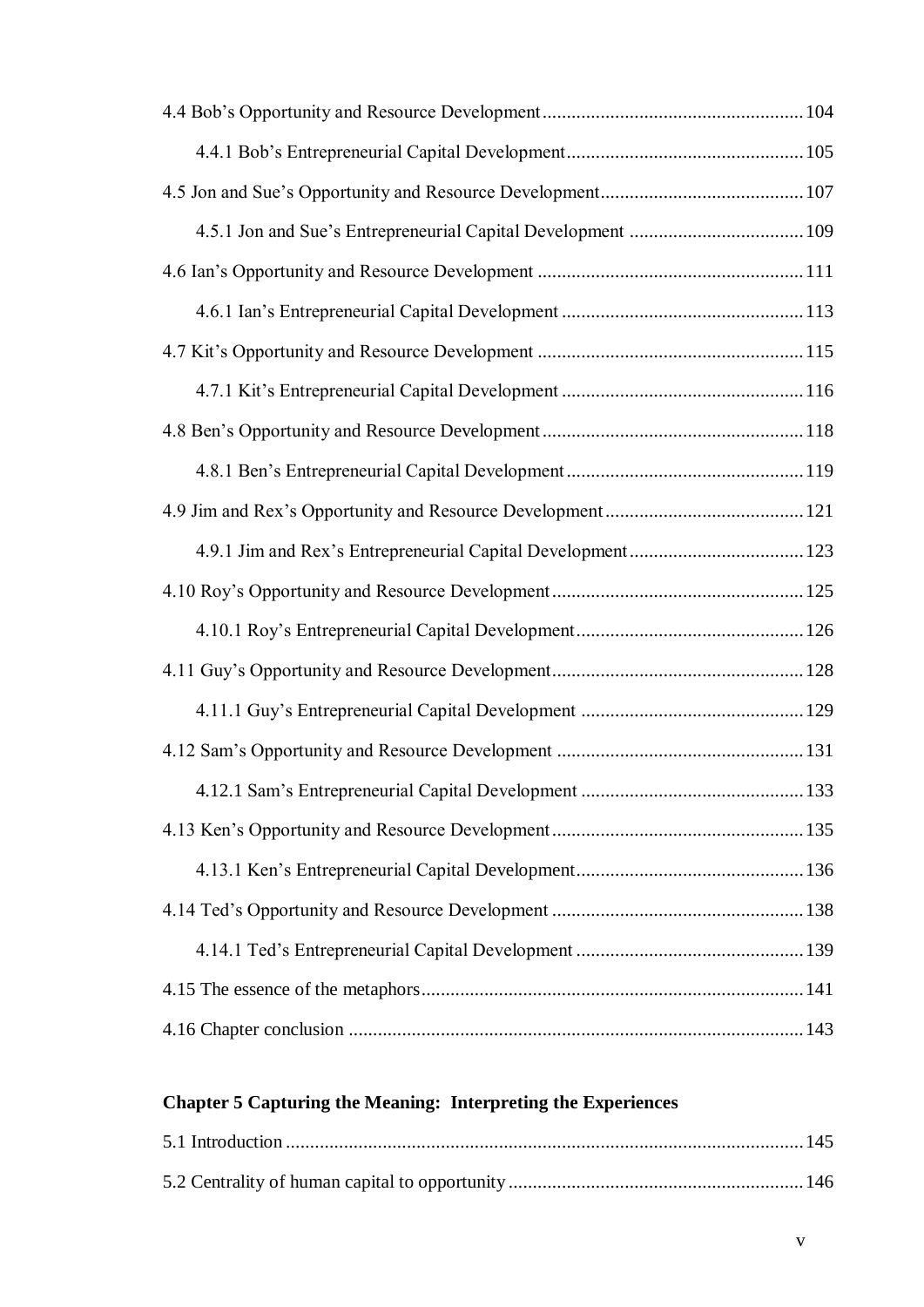| 5.2.1 Initial entrepreneurial human capital: The basis of opportunity 147 |
|---------------------------------------------------------------------------|
|                                                                           |
|                                                                           |
|                                                                           |
|                                                                           |
|                                                                           |
|                                                                           |
|                                                                           |
|                                                                           |
|                                                                           |
|                                                                           |
|                                                                           |

# **Chapter 6 Conclusion**

<span id="page-7-0"></span>

| <b>Information Sheet</b>                         |  |
|--------------------------------------------------|--|
| <b>Participant Consent Form</b>                  |  |
| Authority for the Release of Digital Transcripts |  |
| <b>Fact Sheet</b>                                |  |
|                                                  |  |